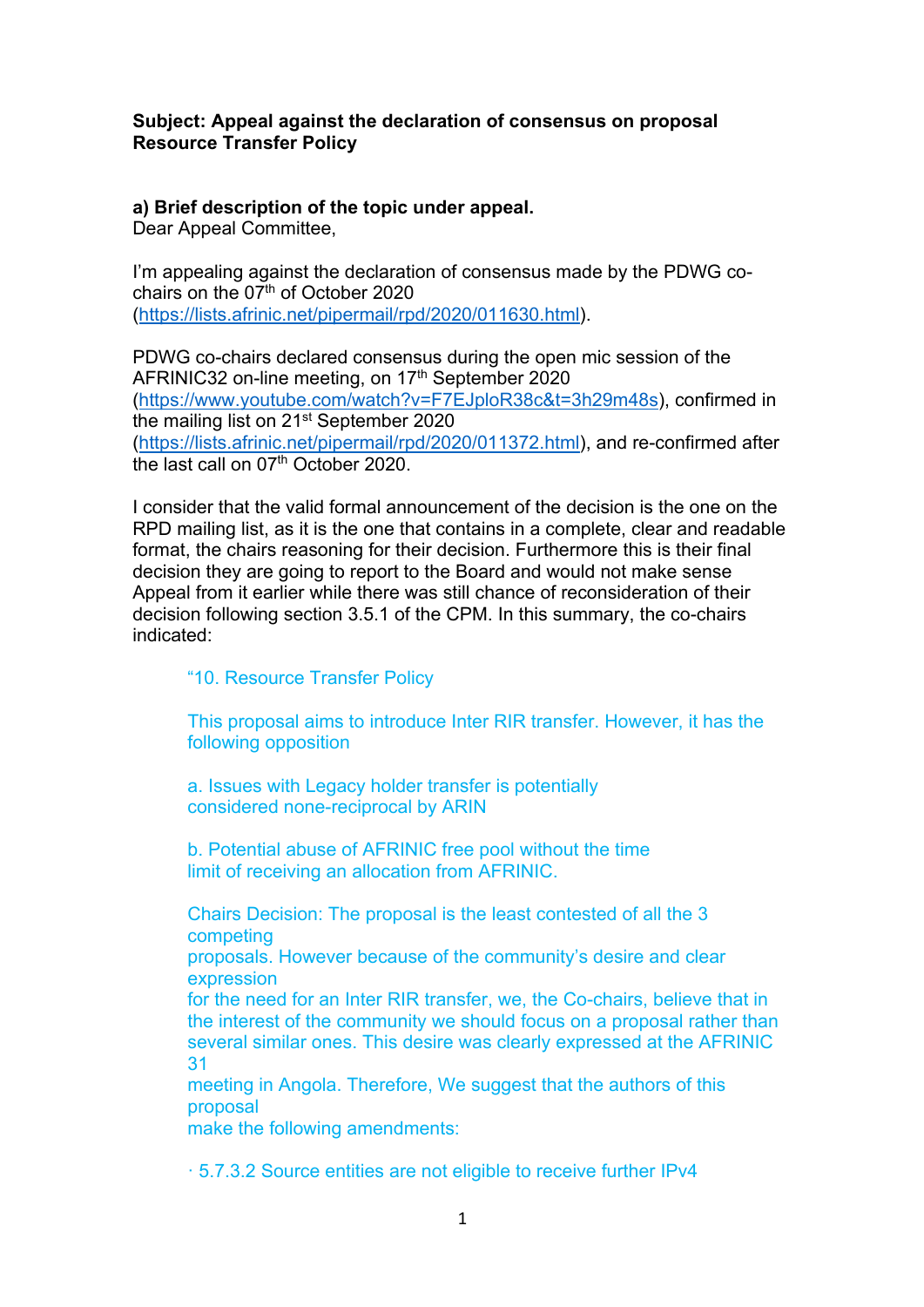allocations or assignments from AFRINIC for 12 months period after the transfer.

· 5.7.4.3. Transferred legacy resources will still be regarded as legacy resources.

Chairs Decision: Provided that the above are amended, the decisions is Rough Consensus is achieved"

#### **b) Date of the appeal.**

15th October 2020

# **c) Name and email address of complainant.**

Gregoire Ehoumi – gregoire.ehoumi@yahoo.fr

#### **d) Names and email addresses of three (3) persons, other than the complainant, who support the appeal and who participated in the discussions.**

Mukhangu Noah Maina - noah@neo.co.tz Fernando Frediani – fhfrediani@gmail.com Darwin Costa - dc@darwincosta.com Arnaud Amelina - amelnaud@gmail.com

All them will be copied in the appeal submission, in order to seek their support for the appeal.

# **e) Date of the decision made by the Chair(s).**

07<sup>th</sup> October 2020 (23:30:54 UTC)

#### **f) Link to an announcement of the decision which is being appealed.**

(https://www.youtube.com/watch?v=F7EJploR38c&t=3h29m48s), confirmed in the mailing list on 21<sup>st</sup> September (https://lists.afrinic.net/pipermail/rpd/2020/011372.html) and re-confirmed after the end of the last call on  $07<sup>th</sup>$  October 2020 (https://lists.afrinic.net/pipermail/rpd/2020/011630.html).

#### **g) Evidence of a failed attempt to resolve the disagreement through discussion.**

The following links to emails in the RPD list archive, show how several community members, including myself, have clarified the aspects that the chairs considered as invalid-objections for declaring consensus in this proposal, both before and after the decision. Note that for brevity, only the first key email (in chronological order) of the relevant thread of each contributor is being listed, as several of them continued the discussion afterwards: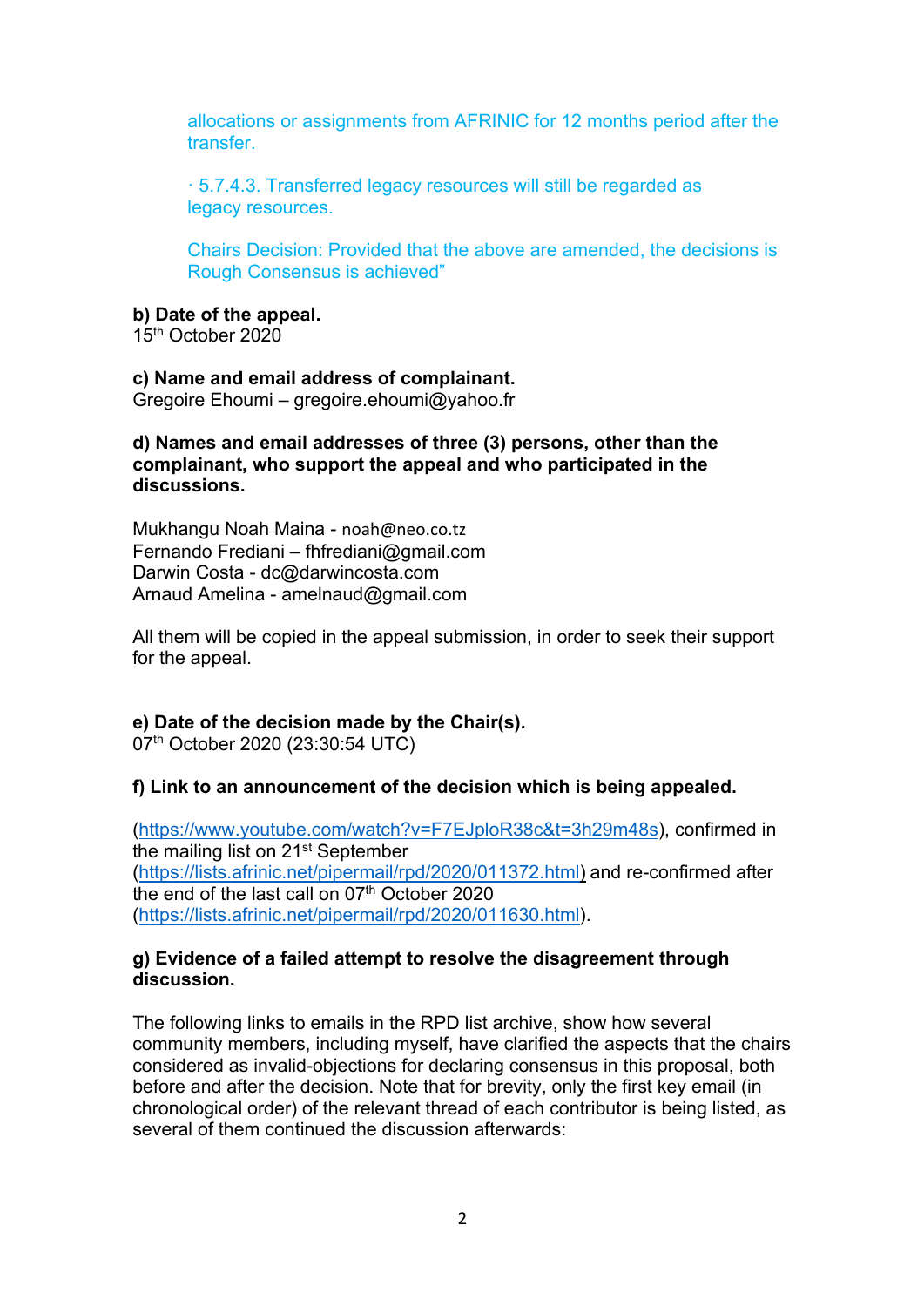*Gregoire EHOUMI gregoire.ehoumi at yahoo.fr Mon Sep 21 16:30:38 UTC 2020*  https://lists.afrinic.net/pipermail/rpd/2020/011396.html

**Fernando Frediani** fhfrediani at gmail.com *Mon Sep 21 01:14:21 UTC 2020* https://lists.afrinic.net/pipermail/rpd/2020/011373.html *Mon Sep 21 15:23:30 UTC 2020* https://lists.afrinic.net/pipermail/rpd/2020/011393.html *Tue Sep 22 01:16:23 UTC 2020* https://lists.afrinic.net/pipermail/rpd/2020/011397.html

**Noah** noah at neo.co.tz *Fri Sep 25 09:27:48 UTC 2020* https://lists.afrinic.net/pipermail/rpd/2020/011456.html *Thu Oct 8 20:24:21 UTC 2020* https://lists.afrinic.net/pipermail/rpd/2020/011673.html

**Darwin Costa** dc at darwincosta.com *Fri Sep 25 11:53:43 UTC 2020 https://lists.afrinic.net/pipermail/rpd/2020/011460.html*

**Arnaud Amelina** amelnaud at gmail.com

*Tue Sep 22 06:26:41 UTC 2020* https://lists.afrinic.net/pipermail/rpd/2020/011400.html *Tue Oct 6 17:33:47 UTC 2020* https://lists.afrinic.net/pipermail/rpd/2020/011616.html

**Marcus K. G. Adomey** - madomey at hotmail.com *Wed Sep 23 13:21:02 UTC 2020* https://lists.afrinic.net/pipermail/rpd/2020/011431.html *Tue Sep 29 08:33:15 UTC 2020* https://lists.afrinic.net/pipermail/rpd/2020/011526.html

**Jordi Palet Martinez** jordi.palet at consulintel.es *Thu Oct 8 07:42:51 UTC 2020* https://lists.afrinic.net/pipermail/rpd/2020/011634.html

# **Darwin Costa** dc at darwincosta.com

*Thu Oct 8 14:51:14 UTC 2020* https://lists.afrinic.net/pipermail/rpd/2020/011657.html

# **Gregoire EHOUMI** gregoire.ehoumi at yahoo.fr

*Thu Oct 8 17:10:48 UTC 2020* https://lists.afrinic.net/pipermail/rpd/2020/011664.html

# **Sami Ait Ali Oulahcen** sami at marwan.ma

*Thu Oct 8 12:08:24 UTC 2020* https://lists.afrinic.net/pipermail/rpd/2020/011641.html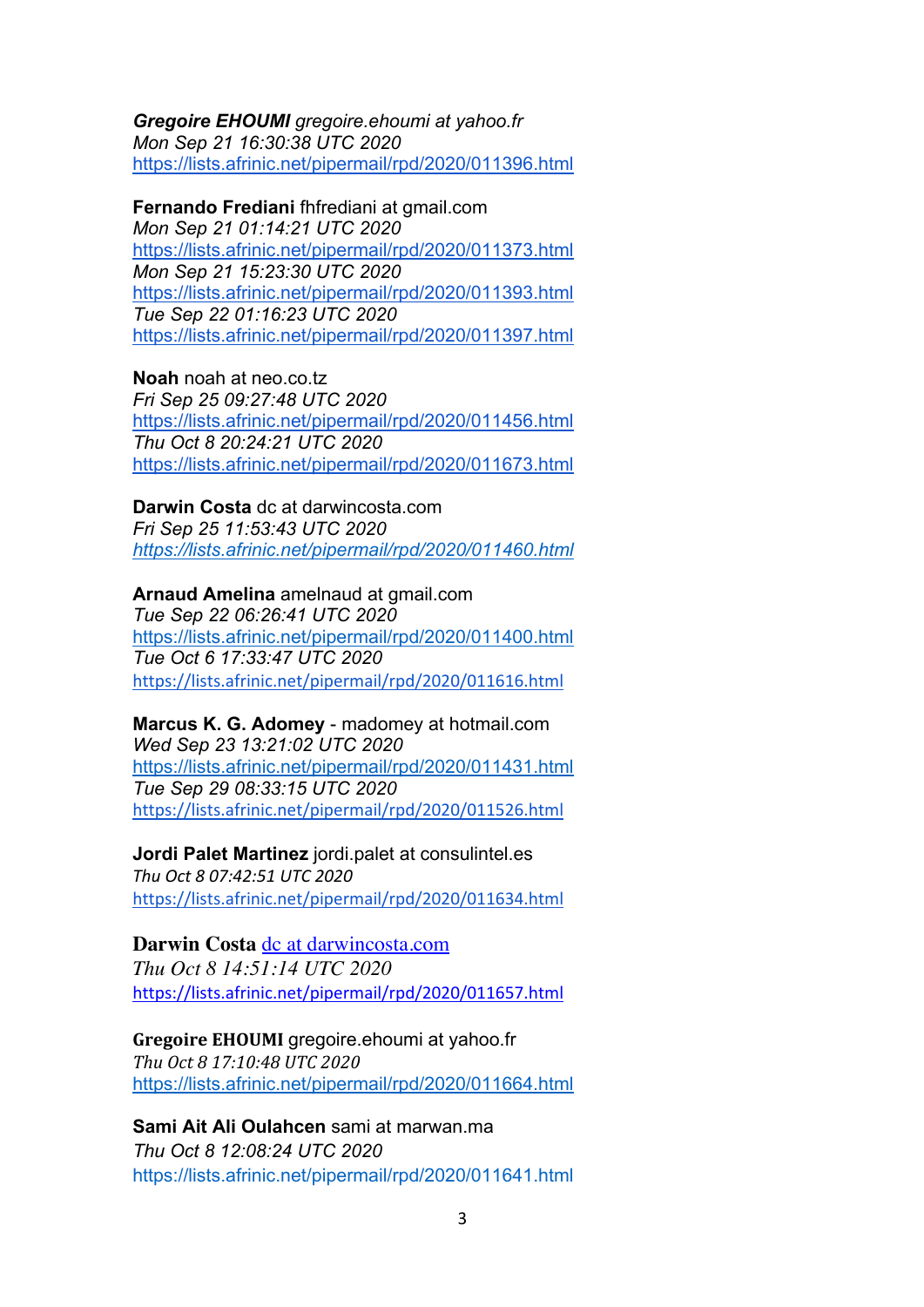**Caleb Olumuyiwa Ogundele** muyiwacaleb at gmail.com *Thu Oct 8 13:12:59 UTC 2020* https://lists.afrinic.net/pipermail/rpd/2020/011645.html

**Noah** noah at neo.co.tz *Thu Oct 8 19:52:45 UTC 2020* https://lists.afrinic.net/pipermail/rpd/2020/011670.html

**Fernando Frediani** fhfrediani at gmail.com *Thu Oct 8 21:14:52 UTC 2020* https://lists.afrinic.net/pipermail/rpd/2020/011676.html

**Arnaud AMELINA** amelnaud at gmail.com *Fri Oct 9 02:19:51 UTC 2020* https://lists.afrinic.net/pipermail/rpd/2020/011686.html

**ALAIN AINA** aalain at trstech.net *Fri Oct 9 04:44:30 UTC 2020* https://lists.afrinic.net/pipermail/rpd/2020/011689.html

**Frank Habicht** geier at geier.ne.tz *Fri Oct 9 05:11:02 UTC 2020* https://lists.afrinic.net/pipermail/rpd/2020/011691.html

**Gregoire EHOUMI** gregoire.ehoumi at yahoo.fr *Fri Oct 9 05:18:00 UTC 2020* https://lists.afrinic.net/pipermail/rpd/2020/011692.html

URL to Co-Chairs responses: **ABDULKARIM OLOYEDE** oloyede.aa at unilorin.edu.ng *Mon Sep 21 11:42:52 UTC 2020* https://lists.afrinic.net/pipermail/rpd/2020/011387.html *Tue Sep 22 21:38:17 UTC 2020* https://lists.afrinic.net/pipermail/rpd/2020/011415.html *Thu Oct 8 19:50:12 UTC 2020* https://lists.afrinic.net/pipermail/rpd/2020/011669.html

**Moses Serugo** moses.serugo at gmail.com *Wed Oct 7 23:30:54 UTC 2020* https://lists.afrinic.net/pipermail/rpd/2020/011630.html

# **h) Detailed description of the grounds for appeal.**

My grievances against the decision are on two different aspects:

⁃ compliance to the PDP and in the overall consensus determination done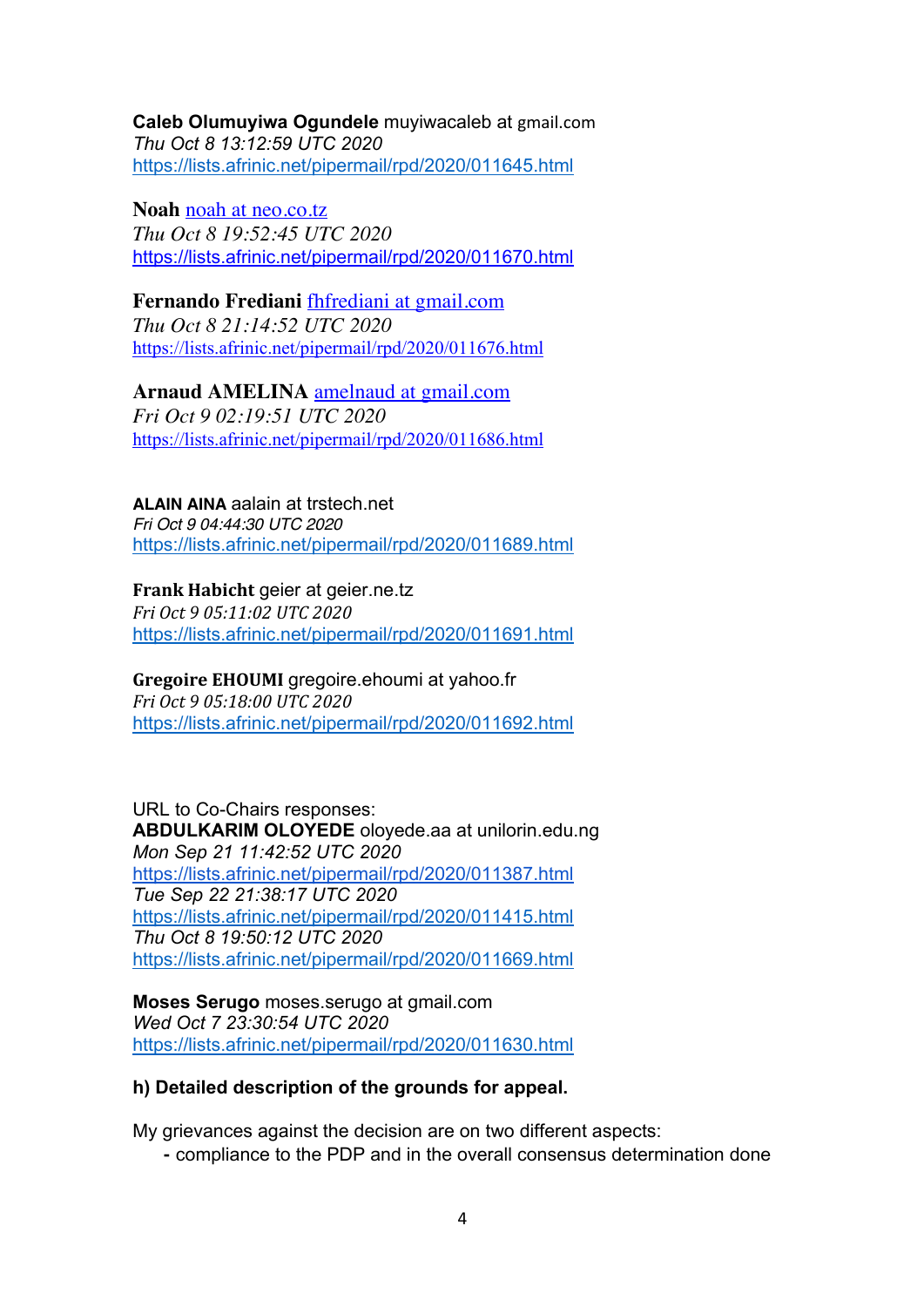by the co-chairs,

⁃ specific issues regarding this proposal.

All the aspects cited in the following lines have been extensively discussed in the list after the chair(s) decision. Many of them were already clarified and identified by me and other community members as invalid objections during the previous discussion and during the meeting.

### **1. Compliance to the PDP and consensus determination.**

Despite the good faith of the co-chairs, they haven't properly followed the PDP, and indeed it has been violated in several aspects. Good intentions can never be accepted as an excuse if that means not strictly following the PDP, as there is no way to have a clear border line of what is acceptable and what not.

- 1.1.PDP section 3.3. states "The Policy Development Working Group has two Chairs to perform its administrative functions". This means the management of the PDWG, the PPM, the RPD list and determine consensus.
- 1.2.The determination of the rough consensus is made explicit by section 3.4.2., which states "The Chair(s) determine(s) whether rough consensus has been achieved during the Public Policy Meeting".
- 1.3.The PDP **doesn't provide any authorization to allow the co-chairs to determine consensus by making it conditional** or even suggesting the authors **to change the proposal text in order to be able to confirm** consensus and move it to the "Last Call". The section 3.4.3. states only "A final review of the draft policy is initiated by the Working Group Chair(s) by sending an announcement to the Resource Policy Discussion mailing list. The Last Call period shall be at least two weeks. The Working Group Chair(s) shall evaluate the feedback received during the Public Policy Meeting and during this period and decide whether consensus has been achieved".
- 1.4. There is no mention in the PDP of any possible change. It is understandable that editorial suggestions may be arranged, and this has been the practice for several years.**The changes being suggested have not been simple editorial changes but rather complex policy text changes** that are yet to be discussed by the Working Group.
- 1.5.It is even less understandable that the opportunity to change text "in order to be able to declare consensus" is not provided in an indiscriminate and fair way to all the proposals. Could it be possible that all the proposals by just changing some points, could reach consensus in each PPM? Why then is it needed, following PDP section 3.4.1., that "The author(s) shall make the necessary changes to the draft policy according to the feedback received", so having **new versions** to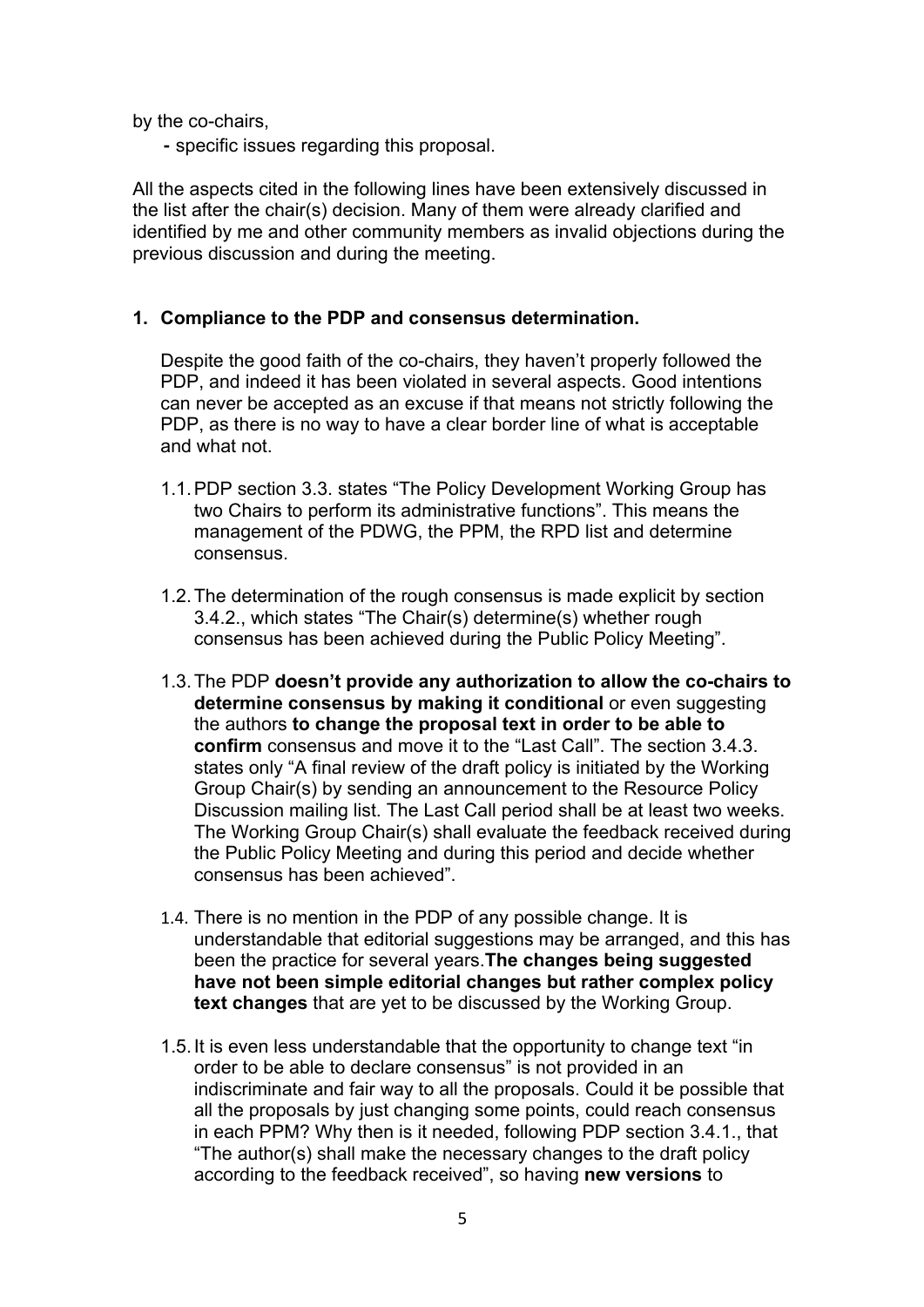accommodate the community inputs? Section 3.4.1 provides that *"draft policy shall be available for review for at least four weeks before the next Public Policy Meeting"* As the changes made during the last-call turned the proposal into 2 new draft versions and **are not simple editorial changes** as they change 2 main points of the proposal that is a violation of the CPM.

- 1.6.Suggestions from the chairs are always welcome, however, they should state that those are "suggestions", and clearly mark them as inputs from community members (chair-hat-off). And in that case, will be considered by the authors, which will be free to address them. Chairs should also summarize the community discussion (chair-hat-on), in an objective and non-intrusive manner, as part of the rationale for the decision about the rough consensus, and more specifically stating what are the validobjections that haven't been addressed neither by the authors nor the community.
- 1.7. Further to that, the chairs indicated on  $22^{nd}$  September (https://lists.afrinic.net/pipermail/rpd/2020/011415.html), that they acted in order to come with the "best solution" based on CPM section 3.2.3. (Fairness), however, the complete section 3.1 (Scope of the PDP), is towards the community, as re-stated in section 3.2. (Policy Development Principles), not in order to attribute special prerogatives to the co-chairs, and this can be observed because the co-chairs are only named after that section.

# **2. Specific issues regarding the proposal being appealed**

Note that the DRAFT02 which was the "stable version of the draft policy can be considered at the meeting" valid according to the CPM section 3.4.2.

Note that authors sent to the list two updated versions DRAFT03(https://lists.afrinic.net/pipermail/rpd/2020/011422.html), and DRAFT04(https://lists.afrinic.net/pipermail/rpd/2020/011610.html), but they have not been formally adopted neither announced by co-chairs neither the staff before the end of last call.

- 2.1.As indicated by the AFRINIC Impact Assessment, there is no provision for cases of resources "in dispute" on DRAFT02. There is no AFRINIC Impact Assessment for DRAFT03 and DRAFT04.
- 2.2. **Only three days** between the last DRAFT04 published on the RPD list by the authors and the end of the last call by co-chairs.

Authors email to announce the draft *Sun Oct 4 20:57:03 UTC 2020* https://lists.afrinic.net/pipermail/rpd/2020/011610.html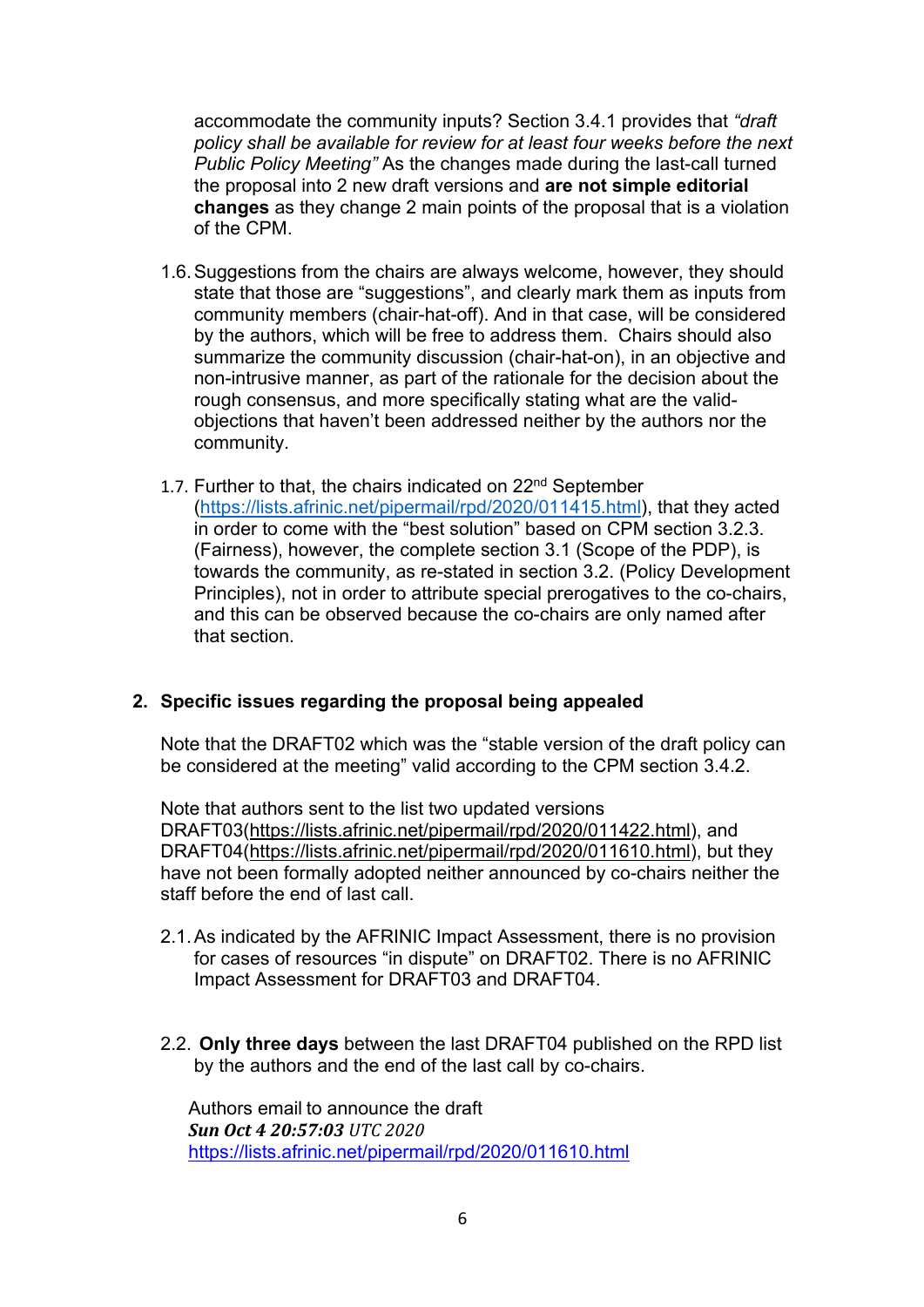I noticed that sections 5.7.3.1, 5.7.3.2, 5.7.4.1 have been updated and the full section 5.7.5 below, **has been removed from DRAFT-04.**

#### *" 5.7.5 Procedure of the resource transfer*

*5.7.5.1 The transferring party who holds the resources can initiate a transfer request between itself and an external party. If the two parties agree, the transferring party will send a request to the receiving RIR, using a standard template and submit an official agreement of resource transfer to the involved RIR(s). The transfer shall be in compliance with the policies of the receiving RIR.*

*5.7.5.2 After the receiving RIR approves the transfer, it will notify the transferring RIR, the transferring party and the recipient. The resources will be transferred to the recipient.*

*5.7.5.3 When the receiving RIR approves the transfer, the resources will be transferred to the recipient."*

That change cannot be considered as editorial change. **Significant changes cannot be done on the last call**, it does not give enough time for the community to discuss it and for the staff to do another staff analysis. Furthermore Co-chairs did not response to my email after the end of last call (https://lists.afrinic.net/pipermail/rpd/2020/011692.html )

2.3. The proposal is removing an actual feature of the existing Intra-RIR policy (5.7.4.3), which turns legacy resources into non-legacy ones, which is in support of the fairness goals of AFRINIC, as legacy holders get services from AFRINIC at no cost, while they are being supported by members. In addition to that, the removal of that feature creates a discrimination against previous Intra-RIR transfers. Will those be converted back to legacy? Also this was changed at the last minute between the PPM and the Last-call giving no chance to the Working Group to discuss such important matter that has never been mentioned in months of discussion.

There are clear evidences of this proposal not being reciprocal with other RIRs (at least in the case of ARIN), which fully defeats its intended purpose. The staff indicated during the meeting that they will verify it, so it can be taken in consideration in due time, however, at the end of the last call, there is not yet a staff confirmation on that for all the RIRs.

After the end of last call, staff has confirmed that the proposal is not compatible with ARIN and APNIC ( https://lists.afrinic.net/pipermail/rpd/2020/011712.html )

In addition to all that, during the last-call, many community members have raised their concerns on both, the process followed by the co-chairs to determine the achievement of the rough consensus and specific validobjections against this proposal, so we can't understand that the consensus determination is still valid at the time of the end of the last call.